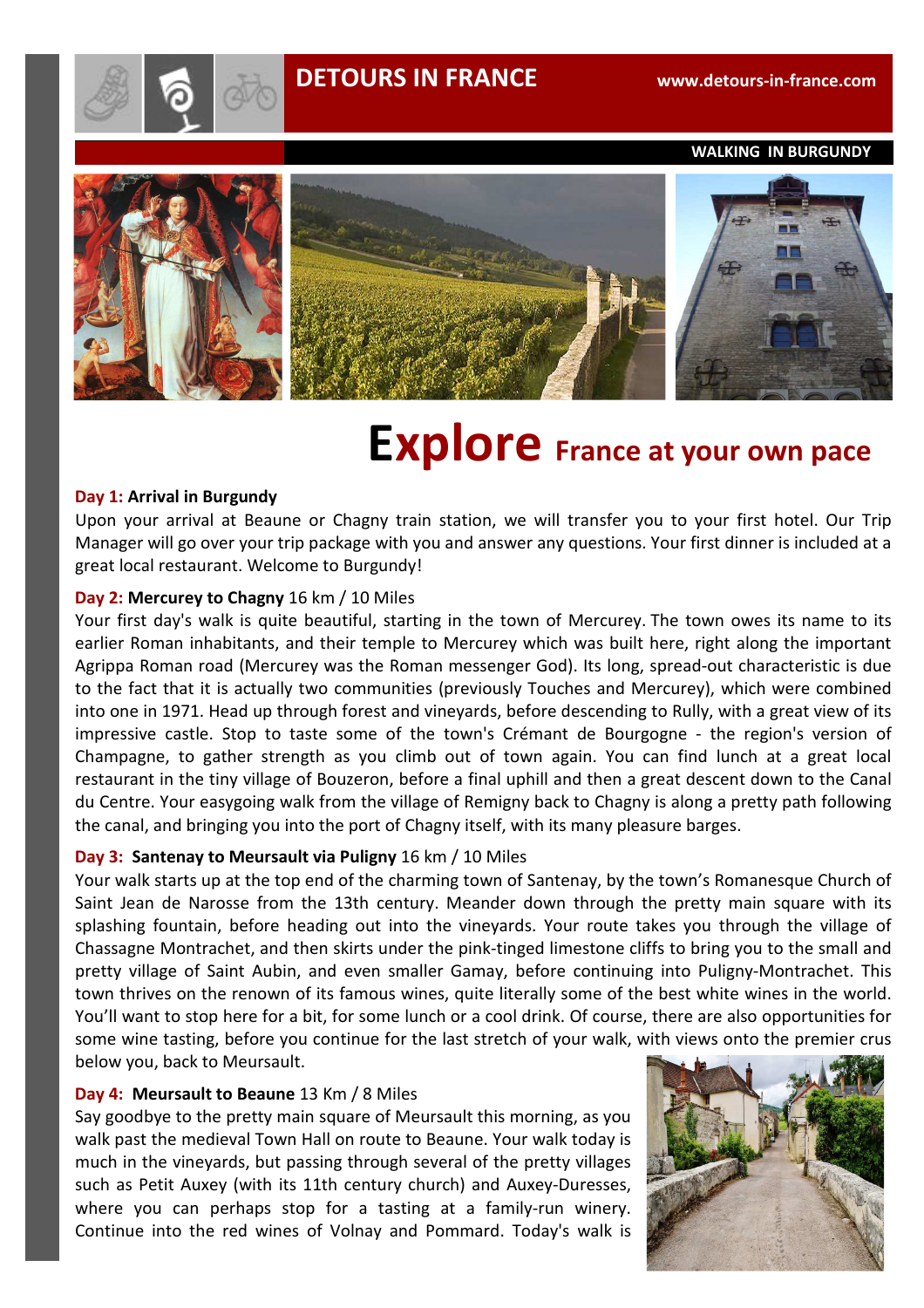

#### **WALKING IN BURGUNDY**

purposely a little shorter, to allow you time to enjoy Beaune itself - a fabulous town with lots to see and do, (and also our home). We provide a walking tour to explore the medieval ramparts, the Collegial Church, and the shaded cobble-stoned streets and squares, with charming boutiques and cafes. One of your two dinners in Beaune is included



## **Day 5: Around the Corton Hill** 14 km / 8.7 Miles

We transfer you after breakfast to the tiny village of Echevronne, tucked in a valley of the Hautes Cotes, just north of Beaune. Your path leads you up into the forest, and out to a spectacular panorama of the Corton hill and the surrounding villages, above the wine village of Pernand Vergelesses. Descend through the village and skirt the edges of the Corton-Charlemagne grands crus, before continuing on to Savigny-les-Beaune, via a trail that passes several traditional stone cabottes. Take the time in Savigny to lunch, or simply explore the village, and perhaps visit the castle and its collection of antique Abarth cars, airplanes and motorcycles! Climb out of Savigny over the top of the hill above Beaune. More spectacular views await as you descend back into Beaune itself in time for your end-of-the-afternoon private tour of the incredible Hospices de Beaune, a spectacular hospital built in the 15th century, and THE site to see in Beaune

#### **Day 6: The Route des Grands Crus** 14 km / 8.7 Miles

You will be transferred north this morning, to the centre of the charming town of Nuits St Georges. Linger there if you wish, using our map and walking tour for explorations, or simply to taste some of the delicious regional cassis products at a local organic fruit producer's shop. Your walk is a true "village hopper", as you make your way northwards along the Route des Grands Crus of the Cote de Nuits. In Vosne-Romanée you can pay homage to the Romanee Conti vineyard, and then perhaps visit the impressive 15th century Chateau de Clos de Vougeot to admire the monumental antique wine presses. Your destination is the town of Gevrey Chambertin, with its 12th century castle, and proud ownership of nine of the region's Grand Cru vineyards (more than any other village), including the Grand Cru Chambertin Clos de Beze – the earliest recorded vineyard to have been planted in the region, in the year 608!

#### **Day 7: Departure – Bon Voyage!**

After a final delicious breakfast, we transfer you to Dijon train station for your departure.